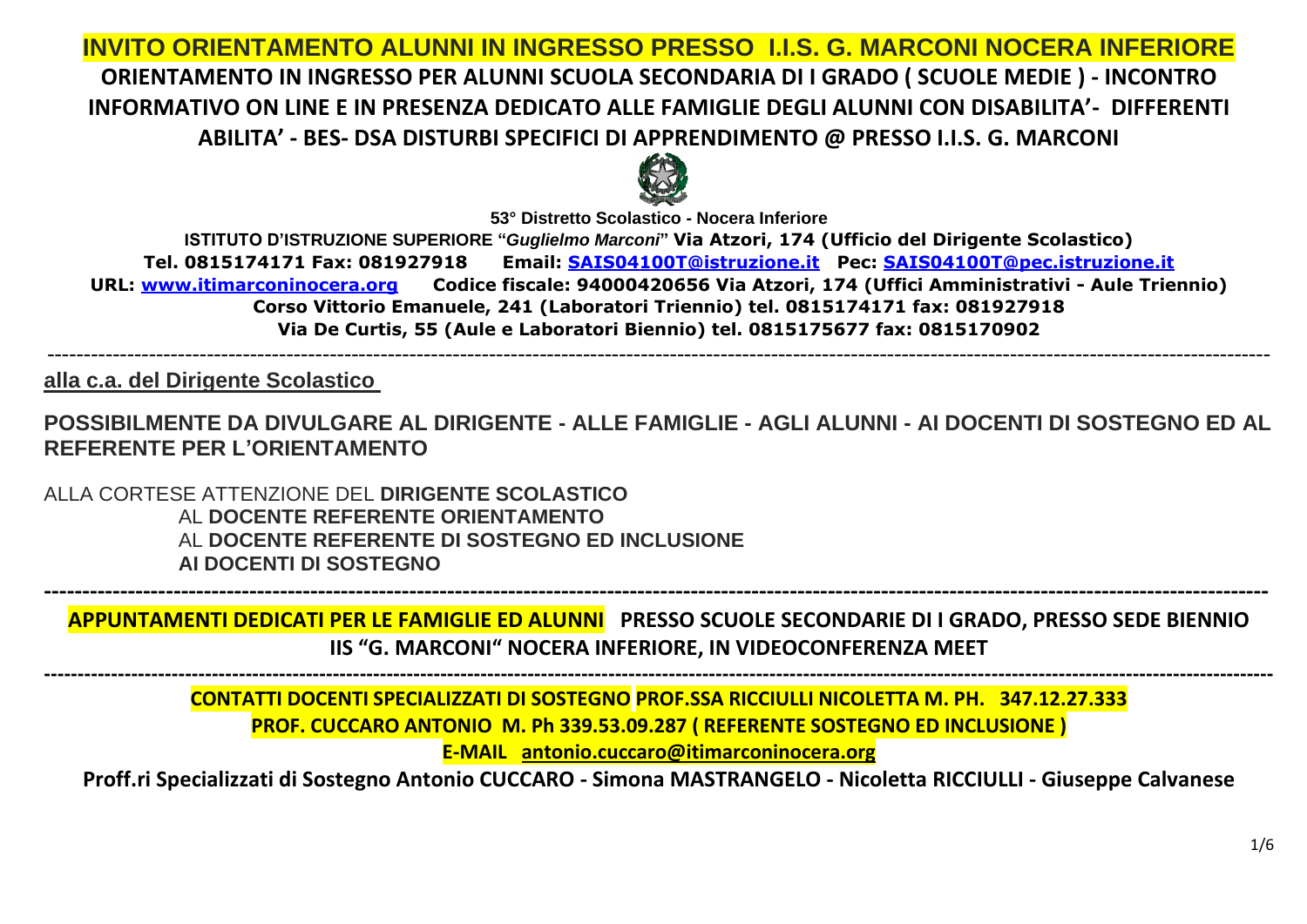# **ISTITUTO D'ISTRUZIONE SUPERIORE "***Guglielmo Marconi***" Nocera Inferiore(SA) Via Atzori, 174 (Ufficio del Dirigente Scolastico)**

**Tel. 0815174171 Email: [SAIS04100T@istruzione.it](mailto:SAIS04100T@istruzione.it) Pec: [SAIS04100T@pec.istruzione.it](mailto:SAIS04100T@pec.istruzione.it)**

**URL: [http://www.itimarconinocera.org](http://www.itimarconinocera.org/) Via Atzori, 174 (Uffici Amministrativi - Aule Triennio) Corso Vittorio Emanuele, 241 (Laboratori Triennio) tel. 0815174171 Via De Curtis, 55 (Aule e Laboratori Biennio) tel. 0815175677**

## **ORIENTAMENTO IN INGRESSO PRESSO LA SCUOLA I.I.S. "G. MARCONI" ISTITUTO TECNOLOGICO TECNICO SCIENTIFICO NOCERA INFERIORE(SA)**

**INFORMATICA - ELETTRONICA - ROBOTICA - TELECOMUNICAZIONI - BIOMEDICALE - CODING - CHIMICA - BIOTECNOLOGIE - GRAFICA - COMUNICAZIONE - NUOVE TECNOLOGIE E DISABILITA' - ROBOTICA EDUCATIVA INCLUSIVA - SPORT E DISABILITA'**

# **CODICE SCUOLA SATF04101A - SAIS04100T**

**LINK MATERIALE INFORMATICO PER L'ORIENTAMENTO IN INGRESSO**

[https://www.itimarconinocera.org/sito/index.php?pag=orientamento\\_scuola\\_media/index](https://www.itimarconinocera.org/sito/index.php?pag=orientamento_scuola_media/index)

### **- PER LA SCUOLA SECONDARIA DI I GRADO:**

- · PROGETTI DI RETE INCLUSIONE E SOSTEGNO CON FORMAZIONE E BUONE PRASSI
- PROGETTI DI RETE BES, DSA, DES

### - **PER GLI ALUNNI SCUOLA SECONDARIA DI I GRADO | ALUNNI CON DISABILITÀ':**

- TASSE DI ISCRIZIONI GRATUITE
- COMODATO D'USO GRATUITO COMPUTER NOTEBOOK
- PRE CORSI GRATUITI ON LINE E/O IN PRESENZA DI ( MATEMATICA INFORMATICA ROBOTICA EDUCATIVA INCLUSIVA METODOLOGIE DI STUDIO E DIDATTICHE )
- PUNTO DI ASCOLTO SUPPORTO SPECIALISTICO DIDATTICA DEDICATA
- POTENZIAMENTO COGNITIVO E MOTIVAZIONALE
- PCTO PERCORSI PER LE COMPETENZE TRASVERSALI E PER L'ORIENTAMENTO (ALTERNANZA SCUOLA LAVORO)
- RETE BES SU PIU' SCUOLE E TERZO SETTORE TERZO SETTORE | ASSOCIAZIONI
- ASSISTENZA SPECIALISTICA PIANI DI ZONA COMUNE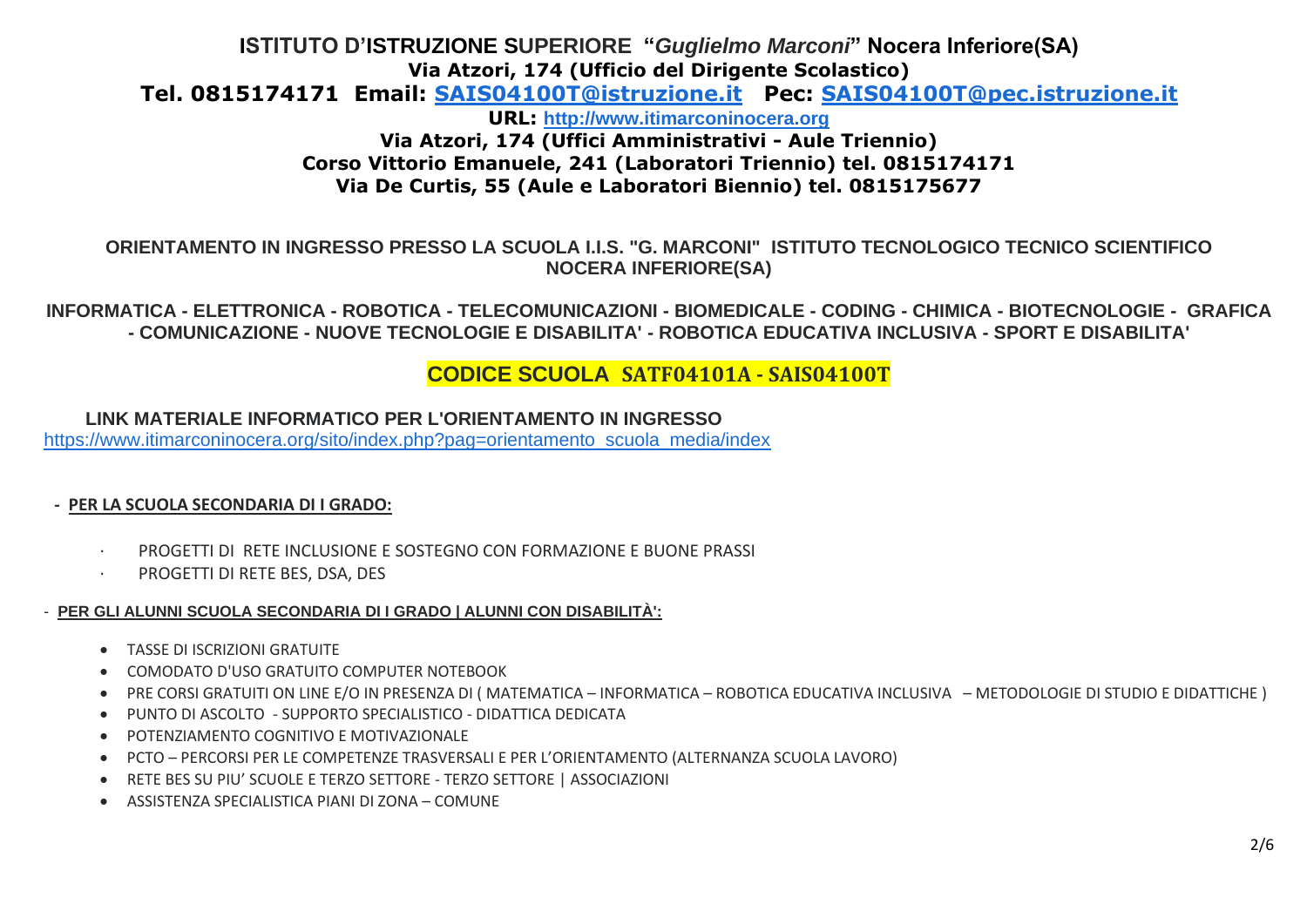• ORIENTAMENTO POST-DIPLOMA ED AUTONOMIA PERSONALE ( LEGGE 68/1999 INSERIMENTO LAVORATIVO- CENTRI PER L'IMPIEGO – COLLOCAMENTO MIRATO PROVINCIALE )

• MINI STAGE INCLUSIVO GRATUITO CON ATTESTATO FINALE UTILIZZABILE COME CREDITO FORMATIVO PER ESAME DI LICENZA MEDIA ED VALIDO COME CREDITO FORMATIVO PER LA SCUOLA SECONDARIA DI II GRADO

• LABORATORI DI INFORMATICA – SISTEMI – ELETTROTECNICA - ROBOTICA – INCLUSIONE – MOTORIO IN PISCINA – SPORT E DISABILITA' – NUOVE TECNOLOGIE E DISABILITA' - SUPPORTO SCOLASTICO DIDATTICA DIGITALE INTEGRATA - DDI

• ATTIVITA' DI TERAPIA OCCUPAZIONALE – ROLE PLAYING SIMULATION - STAGES E SIMULAZIONE ATTIVITA' LAVORATIVE – ORIENTAMENTO AL LAVORO ED UNIVERSITA' – PROGETTO DI VITA E VITA INDIPENDENTE – AUTONOMIA ED APPRENDIMENTO DELL'ALLIEVO -METODO DI STUDIO – STRATEGIE DIDATTICHE INCLUSIVE - TUTORAGGIO INDIVIDUALE E NEL GRUPPO CLASSE

• TECNOLOGIE INFORMATICHE DEDICATE ALL'ALUNNO - EDUCAZIONE COMPORTAMENTALE - UTILIZZO INTENSIVO PERSONAL COMPUTER ED ATTIVITA' AD ESSO CONNESSE – DIDATTICA DI LABORATORIO

• CTS ( I CENTRI TERRITORIALI DI SUPPORTO STRUMENTI INFORMATICI E TECNOLOGICI ) - CTI ( CENTRI TERRITORIALI PER L'INCLUSIONE)

### **- PER I DOCENTI DI SOSTEGNO ED ORIENTAMENTO SCUOLA SECONDARIA DI I GRADO:**

- POSSIBILITA' DI PUBBLICAZIONE SCIENTIFICA EDUCATIVA PER LE PROGETTAZIONI IN ATTO PRESSO I.I.S. "G." MARCONI NOCERA INFERIORE
- POSSIBILITA' DI ARTICOLO DI NATURA SCIENTIFICA ED EDUCATIVA PER LE PROGETTAZIONI IN ATTO PRESSO I.I.S. "G." MARCONI NOCERA INFERIORE
- CORSO DI AGGIORNAMENTO GRATUITO SU PEI-ICF | PROFILO DI FUNZIONAMENTO | METODOLOGIE DIDATTICHE INNOVATIVE
- INIZIATIVE DI GEMELLAGGIO TRA I.I.S. G.MARCONI NOCERA INFERIORE E LE SCUOLE SECONDARIE DI I GRADO PER INIZIATIVE FORMATIVE ED INFORMATIVE
- INFORMAZIONI SU BANDI FONDI FINANZIAMENTI PER IL SOSTEGNO ED INCLUSIONE
- NEWSLETTERS DEDICATE PER I DOCENTI DI SOSTEGNO SU INIZIATIVE INCLUSIVE
- DATABASE MATERIALE BES -DSA DISABILITA' PER I DOCENTI
- POSSIBILITA' DI CORSI IN METODI ( FEUERSTEIN ABA -MONTESSORI )
- POSSIBILITA' DI PARTECIPAZIONE A SUMMER SCHOOL INCLUSIONE

#### **- PER LE FAMIGLIE DEGLI ALUNNI SCUOLA SECONDARIA DI I GRADO:**

- PRATICA GRATUITA AMMINISTRATIVA LEGGE 104/1992 E/O CERTIFICAZIONE ASL INDICAZIONI DETTAGLIATE
- TASSE DI ISCRIZIONI GRATUITE
- PRATICA GRATUITA AMMINISTRATIVA LEGGE 68/1999 PRIMO INSERIMENTO LAVORATIVO INDICAZIONI DETTAGLIATE
- PROCEDURA AMMINISTRATIVA E RICORSUALE GRATUITA AUMENTO ORE DI SOSTEGNO NON UN'ORA( 1 ORA) DI MENO
- TUTORAGGIO DEDICATO PER GLI ALUNNI
- CONTATTI E INFO SU ASSOCIAZIONI E TERZO SETTORE
- INFORMAZIONI SU BANDI FONDI FINANZIAMENTI SOSTEGNO ECONOMICO INDENNITA' DI FREQUENZA
- SUPPORTO SPECIALISTICO ALLE FAMIGLIE
- INFORMAZIONI E FORMAZIONE GRATUITA PER LE FAMIGLIE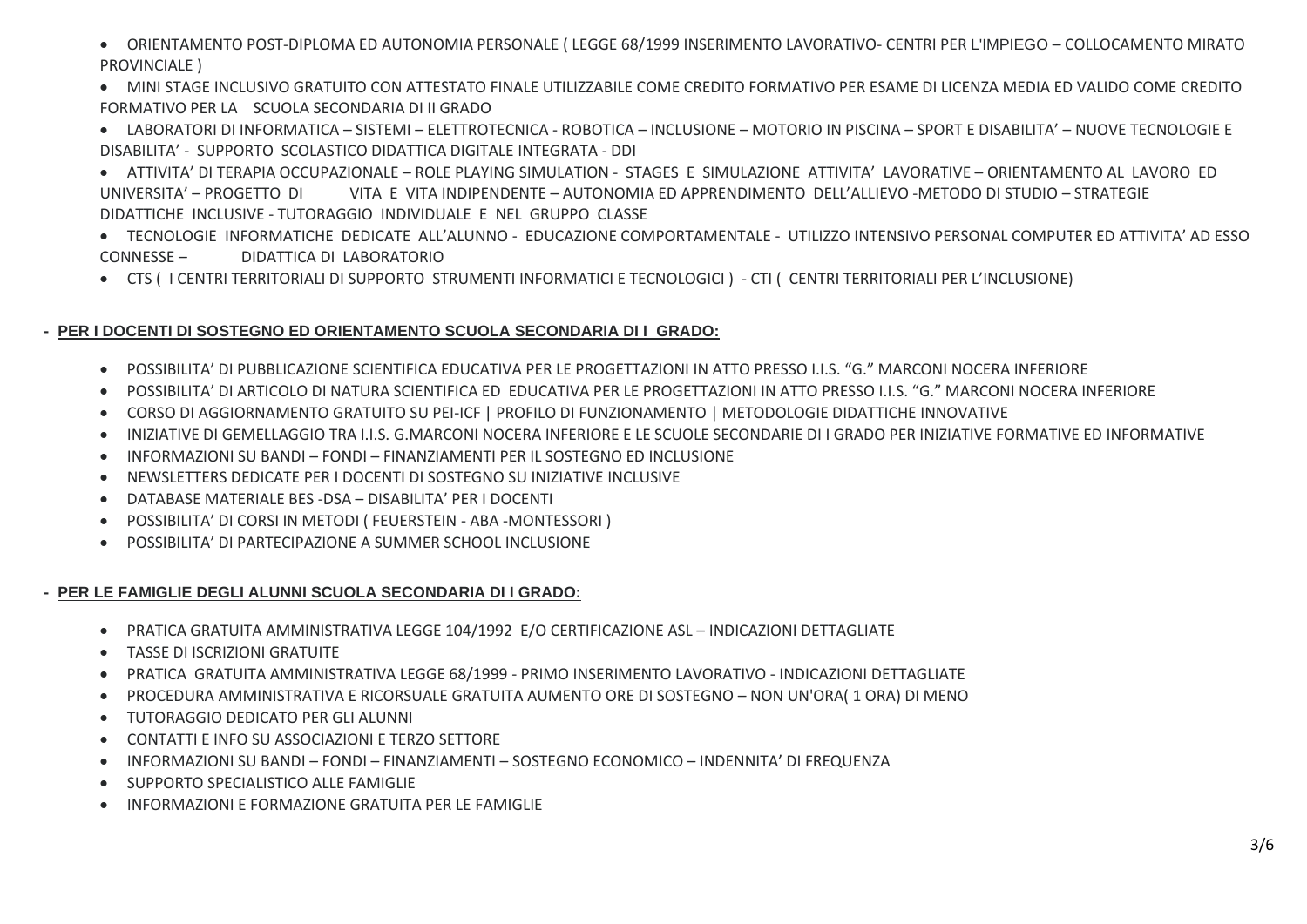- INCONTRI DEDICATI CON LE FAMIGLIE DELL'ALLIEVO DURANTE TUTTO L'ANNO SCOLASTICO
- PROGETTO DI VITA E VITA INDIPENDENTE
- INCONTRI INFORMATIVI FAMIGLIA SCUOLA ED OPERATORI SPECIALIZZATI

#### **ECCELLENZE E PROGETTAZIONI PRESSO @ I.I.S. G. MARCONI NOCERA INFERIORE(SA)**

RETE BES(REGIONE CAMPANIA) - ASSISTENZA SPECILISTICA ( PIANI DI ZONA – COMUNE ) – PROGETTO TERAPIA OCCUPAZIONALE – ROLE PLAYNG SIMULATION – ORIENTAMENTO AL LAVORO POST DIPLOMA – INDAGINE EDUSCOPIO INDICE OCCUPAZIONE DEI DIPLOMATI 44% A DUE ANNI DEL DIPLOMA – ROBOTICA – PCTO ( PERCORSI PER LE COMPETENZE TRASVERSALI E PER L'ORIENTAMENTO (ALTERNANZA SCUOLA LAVORO) - LA ROMECUP ( ROBOTICA ) FONDAZIONE MONDO DIGITALE IN COLLABORAZIONE CON MINISTERO DELL'ISTRUZIONE, DELL'UNIVERSITÀ E DELLA RICERCA, ROMA CAPITALE, CITTÀ EDUCATIVA DI ROMA, COMAU SPA, ENEA, LA SAPIENZA UNIVERSITÀ DI ROMA. ROME CUP EXPLORER JUNIOR 2016". – ROME CUP EXPLORER SENIOR 2017 - CONCORSO STMICROELECTRONICS "PROGETTA CON STM32 OPEN DEVELOPMENT ENVIRONMENT" A.S. 2016/2017 CON IL PROGETTO "ENERGY SAVING SCHOOL"IL TEAM VINCENTE È STATO PREMIATO A MAGGIO 2017 PRESSO LA SEDE DI CATANIA CONCORSO STMICROELECTRONICS "PROGETTA CON STM32 CON IL PROGETTO"SMART HOME FOR BLIND "PROGETTO "SMART PARKING FOR DISABLED" - CONCORSO INTERNAZIONALE DI ECCELLENZA GLOBAL JUNIOR - MAKER FAIRE ROME INNOVAZIONE TECNOLOGICA, CON IL SISTEMA "SMART HOUSE FOR BLIND"- IL TEAM AFKG-CODERS NELL'HACKATHON DI CODING GIRLS – UNIVERSITÀ SALERNO DIPARTIMENTO DI INFORMATICA ROMA DICEMBRE 2018 PREMIATI DA UNA GIURIA DEL MIUR E DELLA ASSOCIAZIONE LIBERA I NOSTRI STUDENTI FINALISTI DEL CONCORSO NAZIONALE- 'INNOVAZIONE TECNOLOGICA ALLA FIERA DI RIMINI MACFRUT 2019 PREMIATI CON I "CLARA DIGITAWARDS 2019" DUE PROGETTI - IL TEAM DEL PROGETTO STLFR SYSTEM - EVENTO "SCHOOL VILLAGE", SEZIONE DI "INNOVATION VILLAGE" DEDICATA AI PROCESSI DI INNOVAZIONE NEL SISTEMA DELL'ISTRUZIONE PROMOSSO DALLA DIREZIONE SCOLASTICA REGIONALE PER LA CAMPANIA E DAL DIETI – DIPARTIMENTO DI INGEGNERIA ELETTRICA E DELLE TECNOLOGIE DELL'INFORMAZIONE - 'EVENTO "NEAPOLIS INNOVATION TECHNOLOGY DAY" DEDICATO A FARE INCONTRARE IMPRESE, START-UP, STUDENTI E DOCENTI UNIVERSITARI CHE OPERANO NEI SETTORI DELLE NUOVE SOLUZIONI E APPLICAZIONI TECNOLOGICHE PER SMART MOBILITY, POWER & ENERGY, E IOT PROMOSSO STMICROELECTRONICS CON LA COLLABORAZIONE DEL DIETI.

#### ------------------------------------------------------------------------------------------------------------------------------------------------------------------------------------------------------------------------------------------- **SBOCCHI PROFESSIONALI DIPLOMATI I.I.S. G. MARCONI**

• AZIENDE CHE SI OCCUPANO DI ANALISI, PROGETTAZIONE, INSTALLAZIONE E GESTIONE DI SISTEMI INFORMATICI, MULTIMEDIALI E APPARATI DI TRASMISSIONE E RICEZIONE DI SEGNALI. • TECNICO PER LE AZIENDE CHE SI OCCUPANO DI SOFTWARE E INTERNET • AZIENDE CHE LAVORANO SU PROGETTI INFORMATICI • TECNICO ADDETTO ALLA CONFIGURAZIONE, INSTALLAZIONE GESTIONE DI SISTEMI DI ELABORAZIONE DATI E RETE • TECNICO NELL'ANALISI, COMPARAZIONE, PROGETTAZIONE, INSTALLAZIONE E GESTIONE DI DISPOSITIVI E STRUMENTI ELETTRONICI • SVILUPPATORE DI APPLICAZIONI INFORMATICHE PER RETI LOCALI E SERVIZI A DISTANZA • INSEGNAMENTO COME INSEGNANTE TECNICO-PRATICO • AZIENDE D'INSTALLAZIONE E PROGETTAZIONE ELETTRONICA ED ELETTROTECNICA • AZIENDE DI PRODUZIONE DI MACCHINE DI ULTIMA GENERAZIONE • AZIENDE CHE SI OCCUPANO DELL'UTILIZZO DELL'ENERGIA ELETTRICA • TECNICO ELETTRONICO PER IMPIANTI INDUSTRIALI O DOMESTICI • TECNICO ELETTRONICO PER LO SVILUPPO MATERIALE DI MACCHINE E COMPUTER • PROGRAMMATORE E PROGETTATORE DI SCHEDE ELETTRONICHE • AZIENDE DI MANUTENZIONE INFORMATICA • OPERAIO TURNISTA • ASSISTENTE ALLE LINEE DI COMUNICAZIONE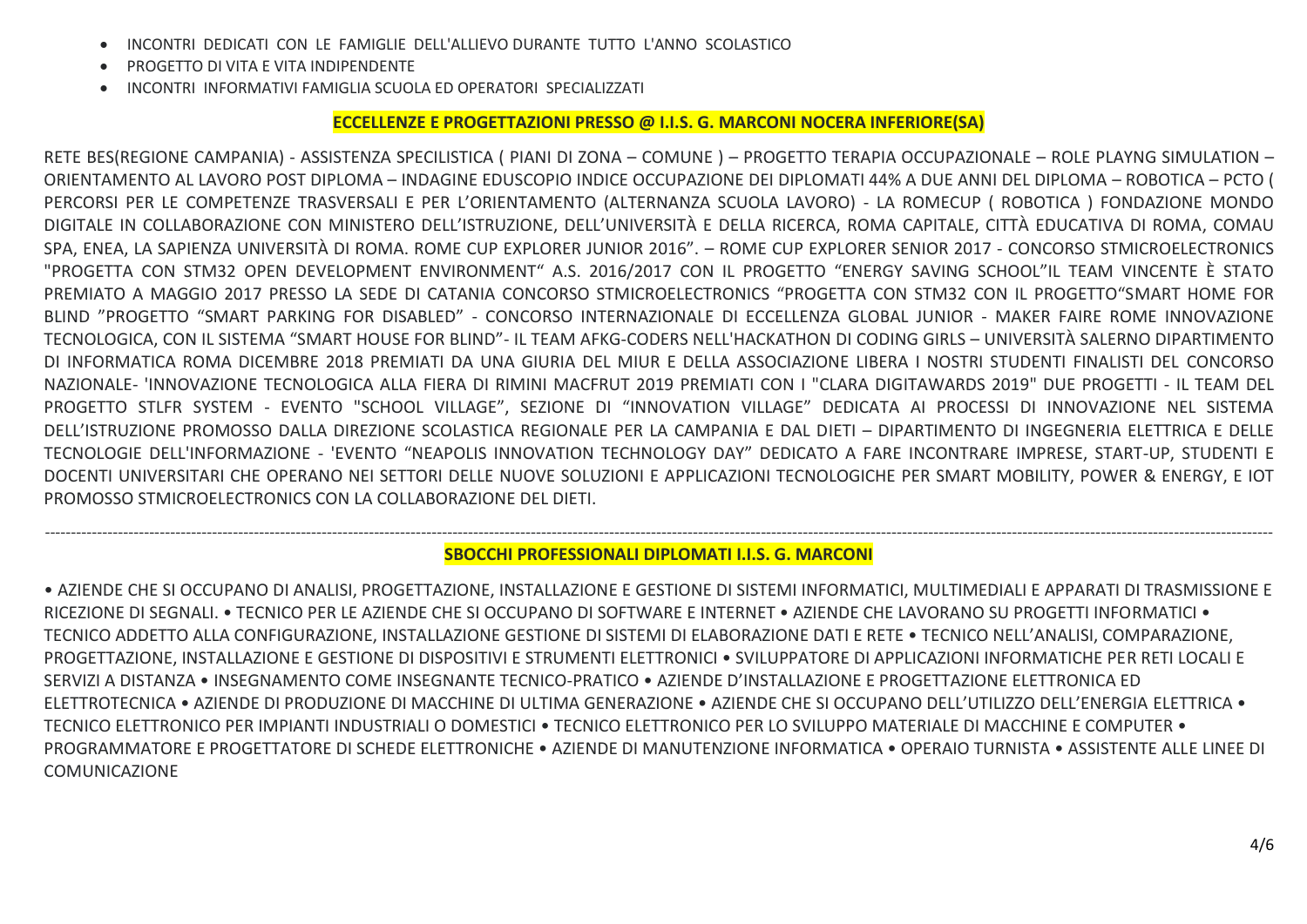#### --------------------------------------------------------------------------------------------------------------------------------------------------------------------------------------------------------------------------------------------- **LABORATORI**

LAB. RETE BES NEL GRUPPO CLASSE( POTENZIAMENTO COGNITIVO, GESTIONE DEI GRUPPI CLASSE E SUPPORTO SCOLASTICO AGLI ALUNNI E ALLE FAMIGLIE) – LAB. ASSISTENZA SPECIALISTICA( CON SUPPORTO DI FIGURE PROFESSIONALI COME EDUCATORI – TEERAPISTI – ESPERTI DI METODOLOGIE DIDATTICHE ) LAB. INFORMATICA – LAB. MULTIMEDIALE – LAB. LINGUISTICO – LAB. DI ROBOTICA – LAB TERAPIA OCCUPAZIONALE ( LABORATORIO DEL FARE E LE MOLTEPLICI ATTIVITÀ DELLA VITA QUOTIDIANA, ATTRAVERSO UN INTERVENTO INDIVIDUALE O DI GRUPPO, COINVOLGE LA GLOBALITÀ DELLA PERSONA CON LO SCOPO DI AIUTARNE L'ADATTAMENTO FISICO, PSICOLOGICO O SOCIALE, PER MIGLIORARNE GLOBALMENTE LA QUALITÀ DI VITA PUR NELLA DISABILITÀ) - LAB DI INCLUSIONE – LAB. DI ROLE PLAYING SIMULATION ( APPRENDIMENTO ESPERENZIALE. ROLE PLAY IL ROLE PLAYING È UNA MODALITÀ DI FORMAZIONE CHE SI PROPONE DI SIMULARE, PER QUANTO POSSIBILE, UNA SITUAZIONE REALE, ALLO SCOPO DI FAR CONOSCERE AI PARTECIPANTI, ATTRAVERSO L'ESPERIENZA PRATICA, LE RELAZIONI CHE SI STABILISCONO IN UN'ATTIVITÀ CARATTERIZZATA DA UN IMPORTANTE PROCESSO DI COMUNICAZIONE. IL ROLE-PLAY MIRA, PERTANTO, A RENDERE I PARTECIPANTI CONSAPEVOLI DEI PROPRI ATTEGGIAMENTI, EVIDENZIA I SENTIMENTI E I VISSUTI SOTTESI ALLA SITUAZIONE CREATA E RINVIA ALLA DIMENSIONE SOGGETTIVA, ALLE MODALITÀ DI PROPORSI NELLA RELAZIONE E NELLA COMUNICAZIONE. LE CARATTERISTICHE DI QUESTO METODO FORNISCONO MOLTEPLICI STIMOLI ALL'APPRENDIMENTO ATTRAVERSO L'IMITAZIONE E L'AZIONE, ATTRAVERSO L'OSSERVAZIONE DEL COMPORTAMENTO DEGLI ALTRI E I COMMENTI RICEVUTI SUL PROPRIO, ATTRAVERSO L'ANALISI DELL'INTERO PROCESSO )

**-----------------------------------------------------------------------------------------------------------------------------------------------------------------**

In allegato

- locandina dedicata per il sostegno e l'inclusione

in attesa di un riscontro, cordiali saluti

Prof. Antonio Cuccaro - Docente Specializzato di Sostegno -Referente Sostegno I.I.S. G. MARCONI NOCERA INFERIORE

#### **Contatti**

Prof. Cuccaro M. Ph 3395309287 | Prof. ssa Ricciulli M. Ph. 347.12.27.333 E-mail [antonio.cuccaro@itimarconinocera.org](mailto:antonio.cuccaro@itimarconinocera.org)